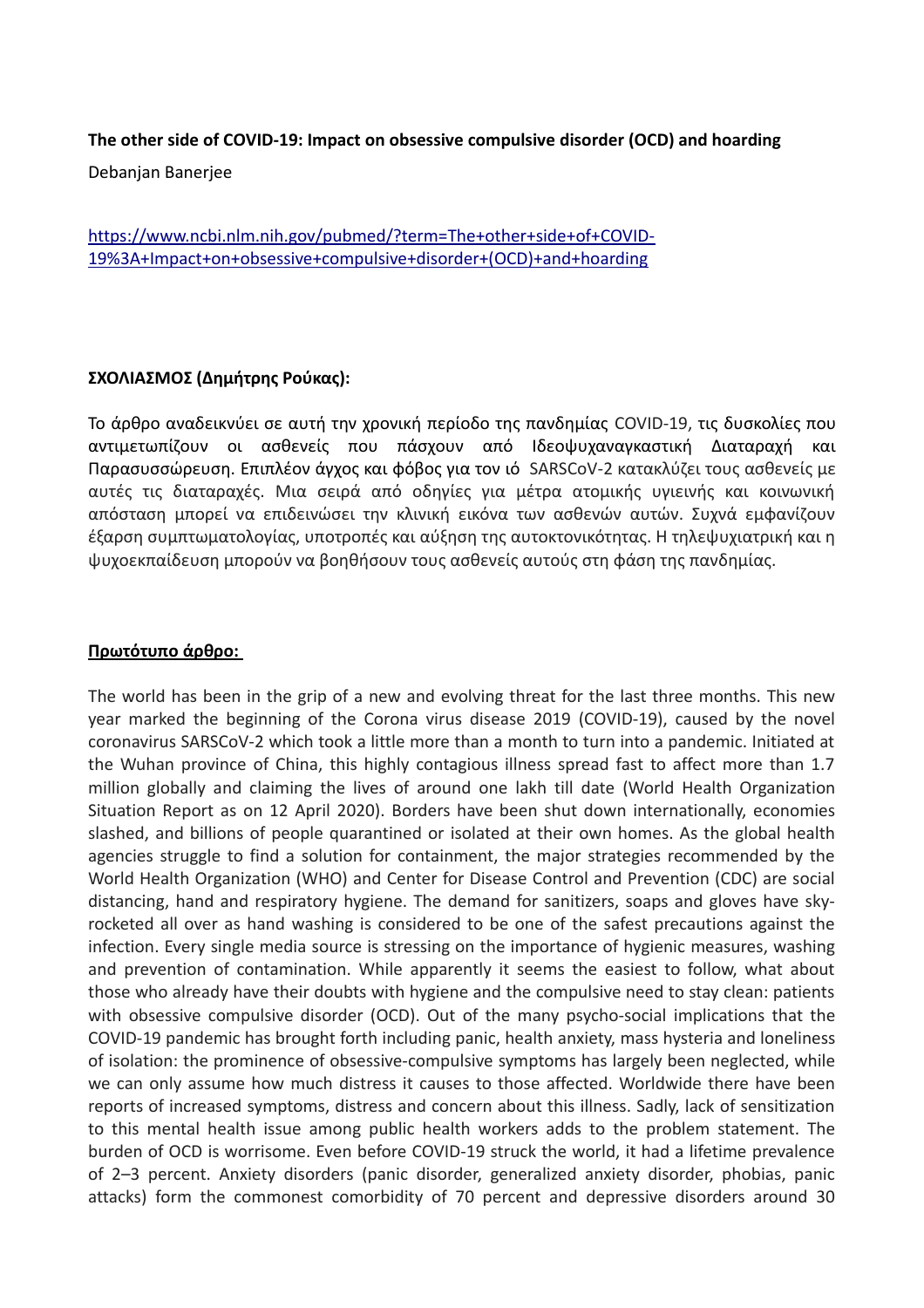percent (American Psychiatric Association, 2013). Of the multiple symptom domains, obsessions of contamination and compulsive hand washing are amongst the commonest. Also, it has been seen that though these domains respond well to pharmacotherapy and psychotherapy, it tends to relapse in case of stress due to external or environmental cues (Cordiero et al., 2015). The increase in symptoms might not be immediate, but might take days to months to fully manifest. Various prevalent factors during the present pandemic, can play a role in worsening the symptoms of those already affected:

1 The increased demand for hand washing and the minimum time duration recommended for it.

2 The importance for 'proper' hand-washing steps as per recommendations: can add to a ritualistic pattern.

3 The need to keep the hands clean every time a person comes from outside or there is a suspected exposure: cognitive 'justification' of same rather than considering it to be a problem. 4 The prompting of family to ensure strict hygienic measures and vice versa.

5 The constant loading of information from various media sources about possibility of the virus to stay active on various inanimate surfaces, hence adding to the thoughts of contamination.

6 Increased ruminations and repeated washing (or even bathing), can be 'normalized' at the face of a pandemic response as an exaggerated precautionary measure.

7 Stocking of masks, soaps, sanitizers, disinfectants that can lead to hoarding and panic shopping.

In this context, it is also vital to consider Hoarding disorder, which is a part of the broader Obsessive Compulsive (OC) Spectrum in DSM-V. It can be highly comorbid with OCD but also has been considered as a distinct phenotype in many individuals. Though, most of the earlier research has focused exclusively on hoarding disorder as a sub-type of OCD, it is now thought to be a distinct disorder with a significant lifetime prevalence of 2–5 percent. Also, apart from hoarding items of little use, it has also been shown that need-based hoarding can increase both in OCD and hoarding disorder. The above-mentioned issues apply in a similar way to people who hoard, and their anxiety can increase subsequent to quarantine and nation-wide lockdown in response to the COVID-19 threat. This also applies to medications used for symptomatic treatment of flu like analgesics, anti-inflammatory and anti-viral drugs. This can lead to shortage of supplies, agitation in the public and patients with genuine needs being deprived of them. Subsequent anxiety might lead to obsessive use of medications like hydroxychloroquine (HCQ), which has recently emerged in guidelines for COVID-19. However, without adequate supervision and precautions, it can be potentially cardio-toxic and even life-threatening for certain individuals. Since COVID-19 was declared as a pandemic by WHO with strict emphasis on washing and disinfection, various media sources have focused on the distress of patients with OCD, increased reporting to the hospitals and first-person accounts of their difficulties. They reported increase of patients with OC symptoms in out-patient departments all across countries like China, United States, United Kingdom, Italy and India but scientific literature on the statistics are yet to be established [\(www.time.com\)](http://www.time.com/) Pandemics are not just biological or medical phenomena. They have immense psycho-social implications and affect society at a large. It is well-established that people with pre-existing mental disorders are more prone for relapses, defaulting on medications, stress, stigma, poor self-care and suicidality during pandemics. It also contributes to 'medical mistrust', paranoia, depression that can be compounded by isolation and physical distancing from interpersonal relationships (Duan and Zhu, 2020). OCD varies in insight and cases with delusional symptoms might be at a greater risk for decompensation. In previous outbreaks like Severe Acute Respiratory Syndrome (SARS), Middle East respiratory syndrome (MERS) and Influenza, the exacerbation of OCD has been welldocumented especially within 6–12 months after ceasing of the outbreak. Whenever the strategies against an infection involve 'repetitive behaviors;, it carries the risk of increasing obsessional disorders. It might not be evident in the active phase of the outbreak due to under-detection, disruption of medical services and alternate public health priorities (Mak et al., 2009). Especially